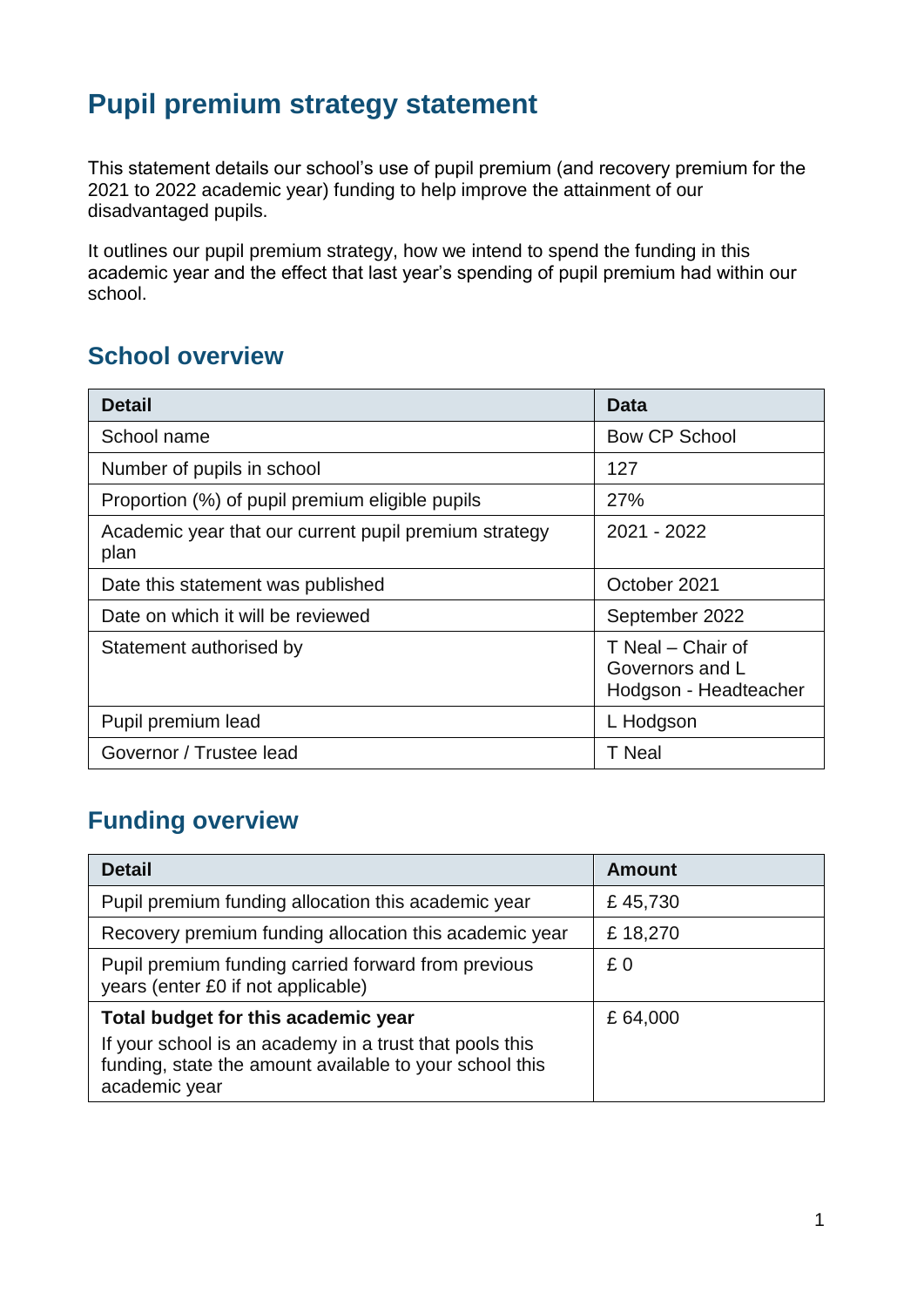# **Part A: Pupil premium strategy plan**

### **Statement of intent**

Bow Community Primary school is committed to providing the best possible education for every pupil. We have high expectations and aspirations for all our pupils and firmly believe that no child should be left behind. We aim to ensure that all our children have access to the same learning opportunities as their peers and this includes making appropriate provision for pupils who belong to vulnerable groups including those who may be socially disadvantaged.

#### **Key Principles:**

**High Expectations** provide a culture where staff believe that all children can perform well. We strive to overcome barriers to learning for pupils and ensure that each pupil can succeed.

**Early Intervention** ensures that children are supported as soon as a need arises. Pupils have access to a range of support from skilled adults and a strong emphasis is placed upon early reading and number skills.

**Inclusive Provision** is provided for all pupils irrespective of whether or not they are socially disadvantaged, as not all pupil premium children are at risk of underachievement **First Quality Teaching** ensures that all pupils have access to high standards of teaching, encompassing good planning, marking and assessment as well as CPD opportunities. **Identification of need** amongst pupil premium children allows teachers to target specific areas that a pupil may be struggling with and provide them with support to overcome that issue. Ongoing assessment and dialogue help both the teacher and the child to work together and progress.

## **Challenges**

This details the key challenges to achievement that we have identified among our disadvantaged pupils.

| <b>Challenge</b><br>number | <b>Detail of challenge</b>            |
|----------------------------|---------------------------------------|
|                            | Reading and Comprehension skills      |
| $\mathcal{P}$              | A dip in writing skills               |
| 3                          | Maths skills                          |
| 4                          | Attendance and punctuality issues     |
| 5                          | Behaviour and emotional difficulties  |
| 6                          | Lack of resources to support homework |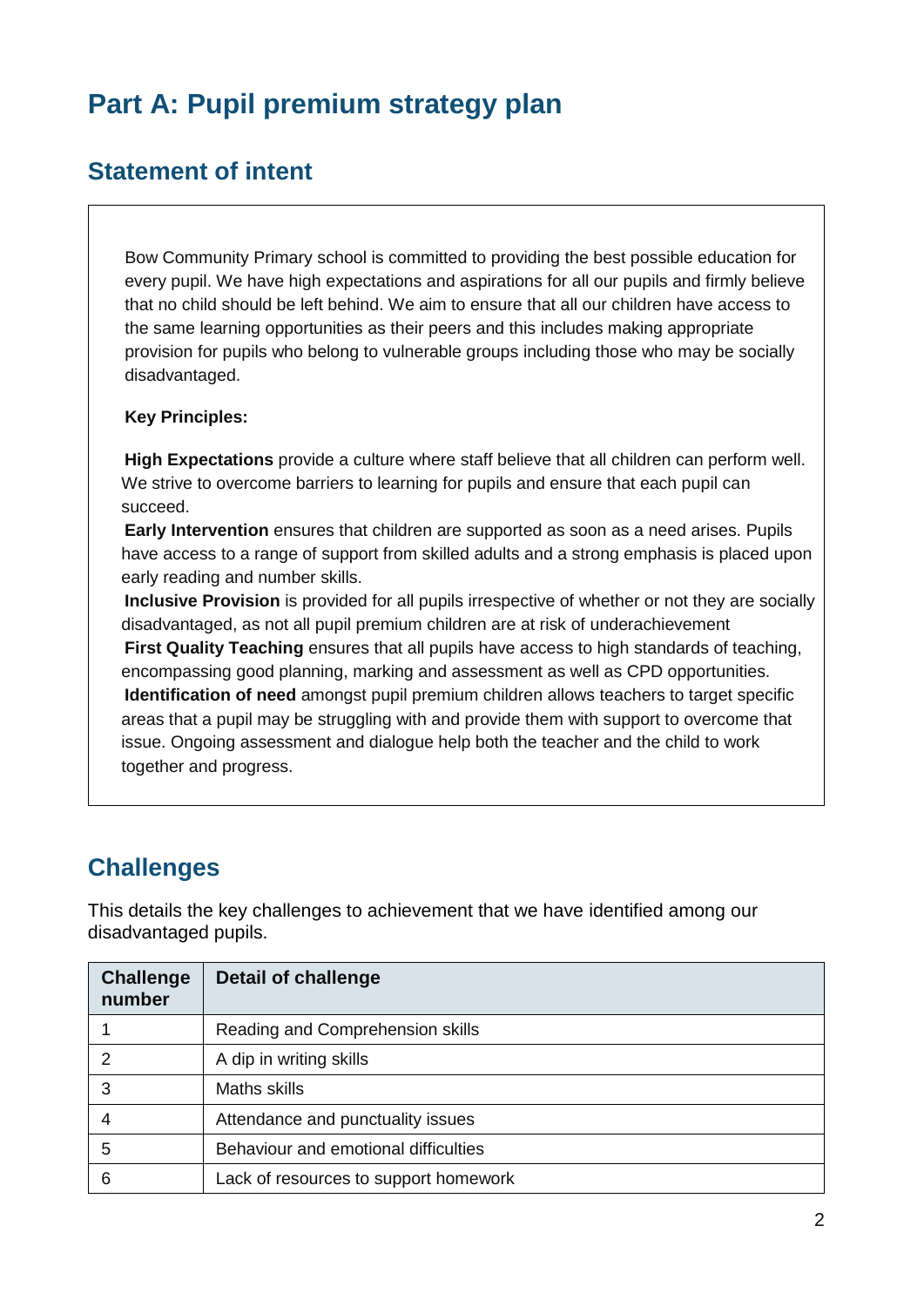## **Intended outcomes**

This explains the outcomes we are aiming for **by the end of our current strategy plan**, and how we will measure whether they have been achieved.

| Intended outcome                                                                        | <b>Success criteria</b>                                                                                                                                                |
|-----------------------------------------------------------------------------------------|------------------------------------------------------------------------------------------------------------------------------------------------------------------------|
| 1: Achieve national average progress scores<br>in reading in KS1 and KS2                | Ensure at least 80% achieve expected<br>standard in Phonics Screening<br>Ensure KS1 and KS2 assessment shows<br>expected progress in KS1 and KS2 reading<br>assessment |
| 2: Achieve national average progress scores<br>in writing in KS1 and KS2                | Ensure KS1 and KS2 assessment shows<br>expected progress in KS1 and KS2 writing<br>assessment                                                                          |
| 3: Achieve national average progress scores<br>in maths in KS1 and KS2                  | Ensure KS1 and KS2 assessment shows<br>expected progress in KS1 and KS2 maths<br>assessment                                                                            |
| 4: Improve attendance and punctuality for<br>pupil premium children                     | Pupil premium children show improvement<br>in punctuality and attendance across the<br>year                                                                            |
| 5: Support those pupils who are struggling<br>with behaviour and emotional difficulties | Pupils are able to identify own issues<br>through whole class lessons<br>Pupils know where to go for help                                                              |
| 6: Show increase in pupil premium children<br>engaging with homework                    | Pupils are able to complete work at home<br>with resources provided<br>Attendance at lunchtime club for homework                                                       |
|                                                                                         | completion<br>Increase in homework submitted by pupi<br>premium children                                                                                               |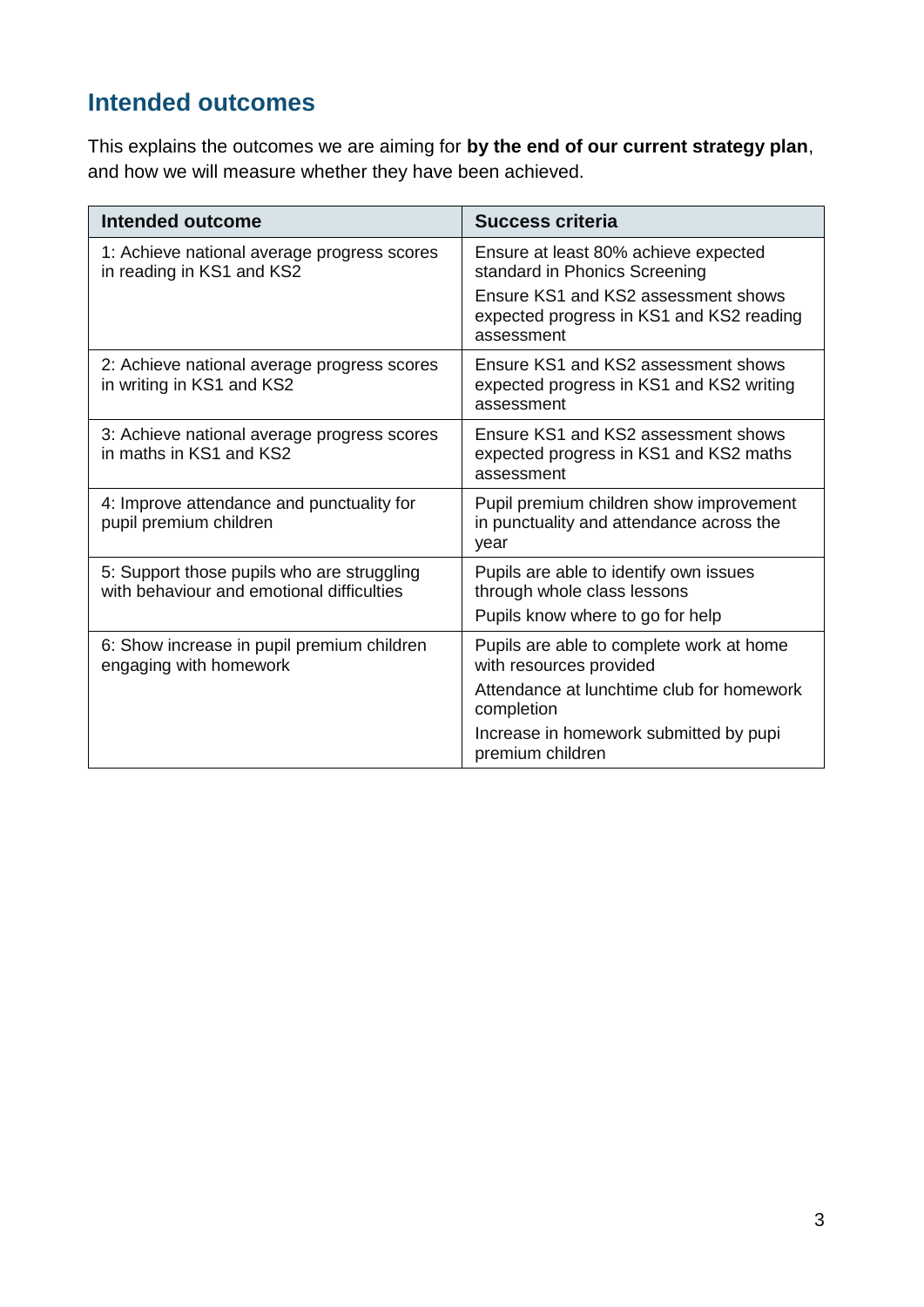## **Activity in this academic year**

This details how we intend to spend our pupil premium (and recovery premium funding) **this academic year** to address the challenges listed above.

### **Teaching (for example, CPD, recruitment and retention)**

Budgeted cost: £ 4,000

| <b>Activity</b>                                                 | <b>Evidence that supports this</b><br>approach | <b>Challenge</b><br>number(s)<br>addressed |
|-----------------------------------------------------------------|------------------------------------------------|--------------------------------------------|
| Ensure literacy teacher<br><b>Attends CPD</b>                   | <b>EEF Professional Development</b>            | 1 and 2                                    |
| Ensure maths teacher<br><b>Attends CPD</b>                      | <b>EEF Professional Development</b>            | 3                                          |
| Support small groups of<br>pupils with extra<br>phonics tuition | EEF diagnostic assessment                      | 1                                          |
| Small group reading                                             | EEF diagnostic assessment                      | 2                                          |
| Small group maths                                               | EEF diagnostic assessment                      | 3                                          |

### **Targeted academic support (for example, tutoring, one-to-one support structured interventions)**

Budgeted cost: £ 50,000

| <b>Activity</b>                                                                     | <b>Evidence that supports this</b><br>approach                            | <b>Challenge</b><br>number(s)<br>addressed |
|-------------------------------------------------------------------------------------|---------------------------------------------------------------------------|--------------------------------------------|
| Small group phonics<br>interventions                                                | EEF Improving literacy: small group<br>with Teacher or TA                 | £8,000                                     |
| Small group reading<br>interventions                                                | EEF Improving literacy: small group<br>with Teacher or TA                 | £12,000                                    |
| Develop vocabulary<br>within spoken, written<br>and comprehension<br>interventions  | EEF Improving literacy: whole class<br>and small group with Teacher or TA | $\overline{2}$<br>£5,000                   |
| Develop pupils<br>speaking and listening<br>skills - whole class and<br>small group | EEF Improving literacy: small group<br>with Teacher or TA                 | 1 & 2<br>£5,000                            |
| Develop<br>comprehension skills -                                                   | EEF Improving literacy: small group<br>with Teacher or TA                 | 1 & 2<br>£8,000                            |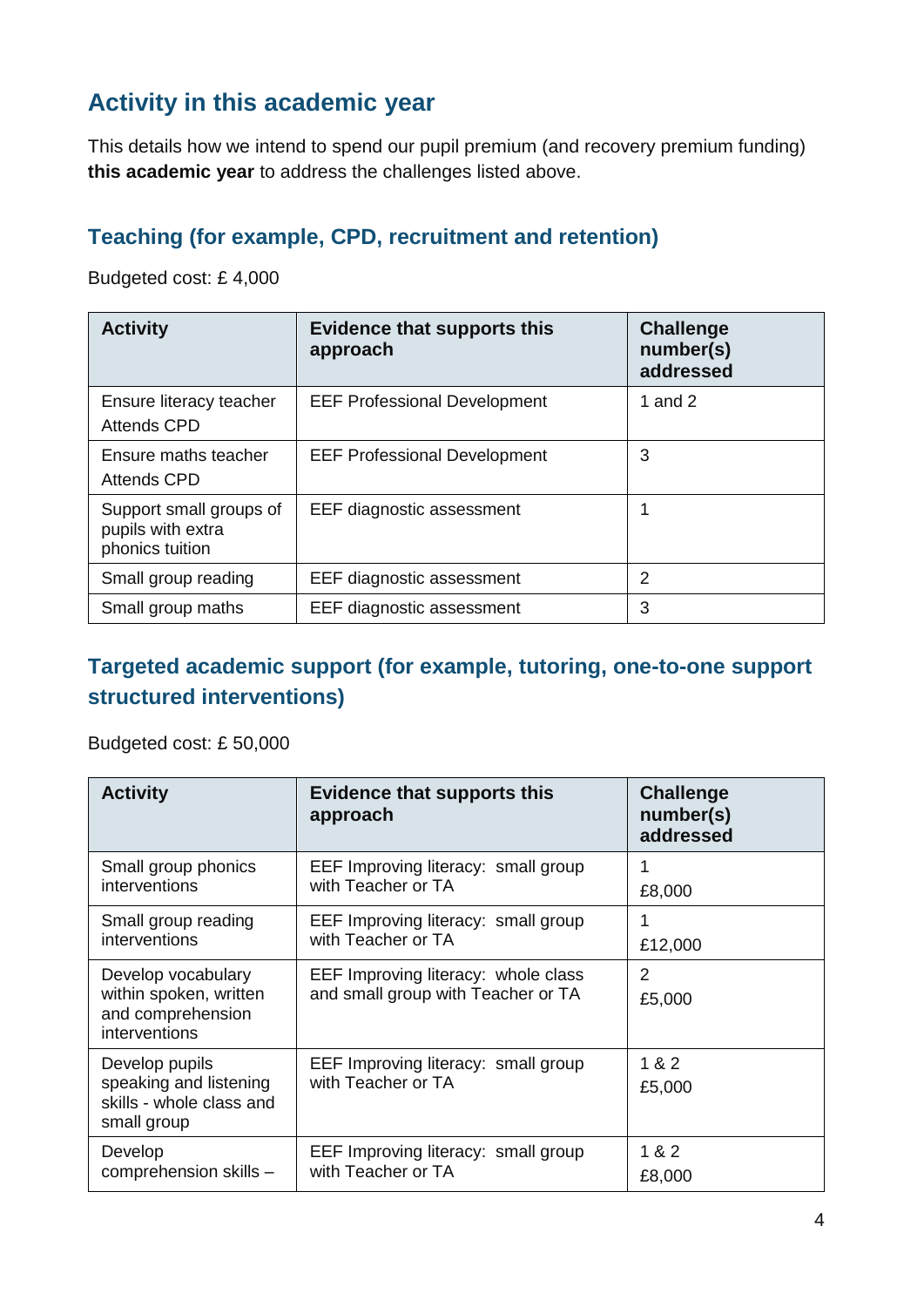| whole class and small<br>group interventions                    |                             |              |
|-----------------------------------------------------------------|-----------------------------|--------------|
| Improve maths - whole<br>class and small group<br>interventions | <b>EEF Improving Maths:</b> | 3<br>£12,000 |

### **Wider strategies (for example, related to attendance, behaviour, wellbeing)**

Budgeted cost: £ 10,000

| <b>Activity</b>                                                                                                                    | <b>Evidence that supports this</b><br>approach                                                                                                        | <b>Challenge</b><br>number(s)<br>addressed |
|------------------------------------------------------------------------------------------------------------------------------------|-------------------------------------------------------------------------------------------------------------------------------------------------------|--------------------------------------------|
| Improve attendance<br>and punctuality                                                                                              | EEF: Working with parents to support<br>children's learning                                                                                           | 4<br>£1000                                 |
| Support those pupils<br>who are struggling with<br>behaviour and<br>emotional difficulties -<br>both in school and after<br>school | EEF: Working with parents to support<br>children's learning                                                                                           | 5<br>£2000                                 |
| Support those pupils<br>who lack resources for<br>homework                                                                         | EEF: Working with parents to support<br>children's learning<br>Provide resources to enable homework<br>completion, including a club in school<br>time | 6<br>£2000                                 |
| Support pupils to feel<br>included: uniform,<br>educational visits, after<br>school activities, music<br>tuition                   | EEF: Working with parents to support<br>children's learning                                                                                           | 6<br>£5,000                                |

### **Total budgeted cost: £** 64,000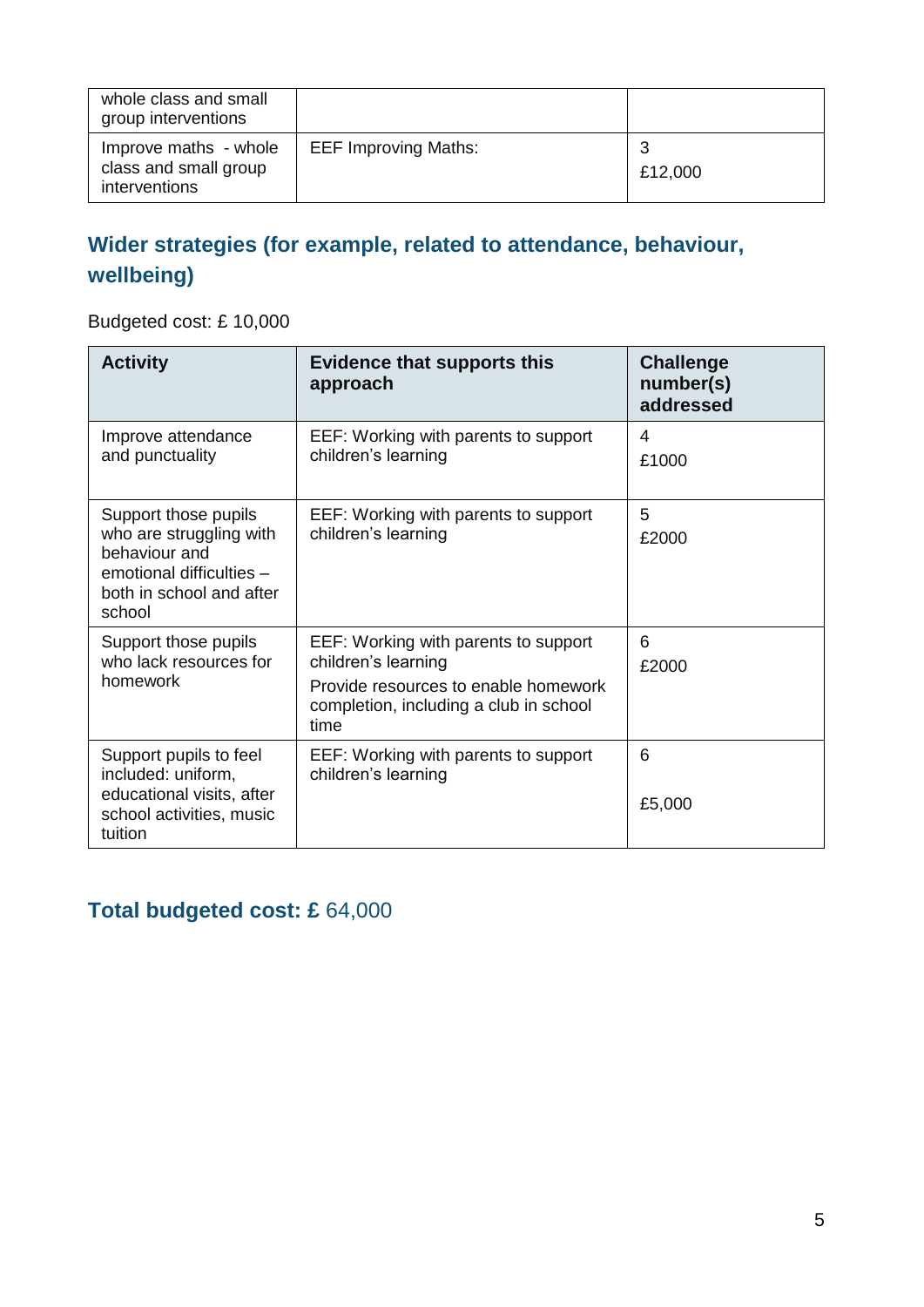# **Part B: Review of outcomes in the previous academic year**

### **Pupil premium strategy outcomes**

This details the impact that our pupil premium activity had on pupils in the 2020 to 2021 academic year.

*Due to COVID-19, performance measures have not been published for 2020 to 2021, and 2020 to 2021 results will not be used to hold schools to account. Given this, please point to any other pupil evaluations undertaken during the 2020 to 2021 academic year, for example, standardised teacher administered tests.*

Pupils did not undertake SATs or other assessments in school at the end of the 2019- 2020 academic year, this meant that we needed a baseline to start from in September 2020. Teachers needed to discern, the levels that pupils would be starting from and measure the gaps, so that they could plan effective lessons that would enable pupils to 'catch-up' as well as move forwards. All pupils undertook a series of baseline measurements on returning to school in September 2020, for reading, writing and maths.

All end of year 2021 performance measures were compared to the data from the September 2020 assessments. No statutory measures are available for national comparison.

| September 2020 -<br><b>July 2021</b> | Reading - points<br>progress | Maths - points<br>progress | Writing - points<br>progress |
|--------------------------------------|------------------------------|----------------------------|------------------------------|
| Pupil premium<br>progress            | 2.74                         | 2.81                       | 3.1                          |
| Non-pupil premium<br>progress        | 3.64                         | 3.24                       | 3.6                          |

#### **Outcome 1**

#### **Pupils need to be stable and supported to engage with learning**

Pupils engaged with support staff and teachers using a range of mental health initiatives in the autumn and summer term last year to help overcome anxieties: General mental health awareness and Building resilience.

Staff worked alongside pupils to discuss worries and were better equipped to help pupils as a result of this.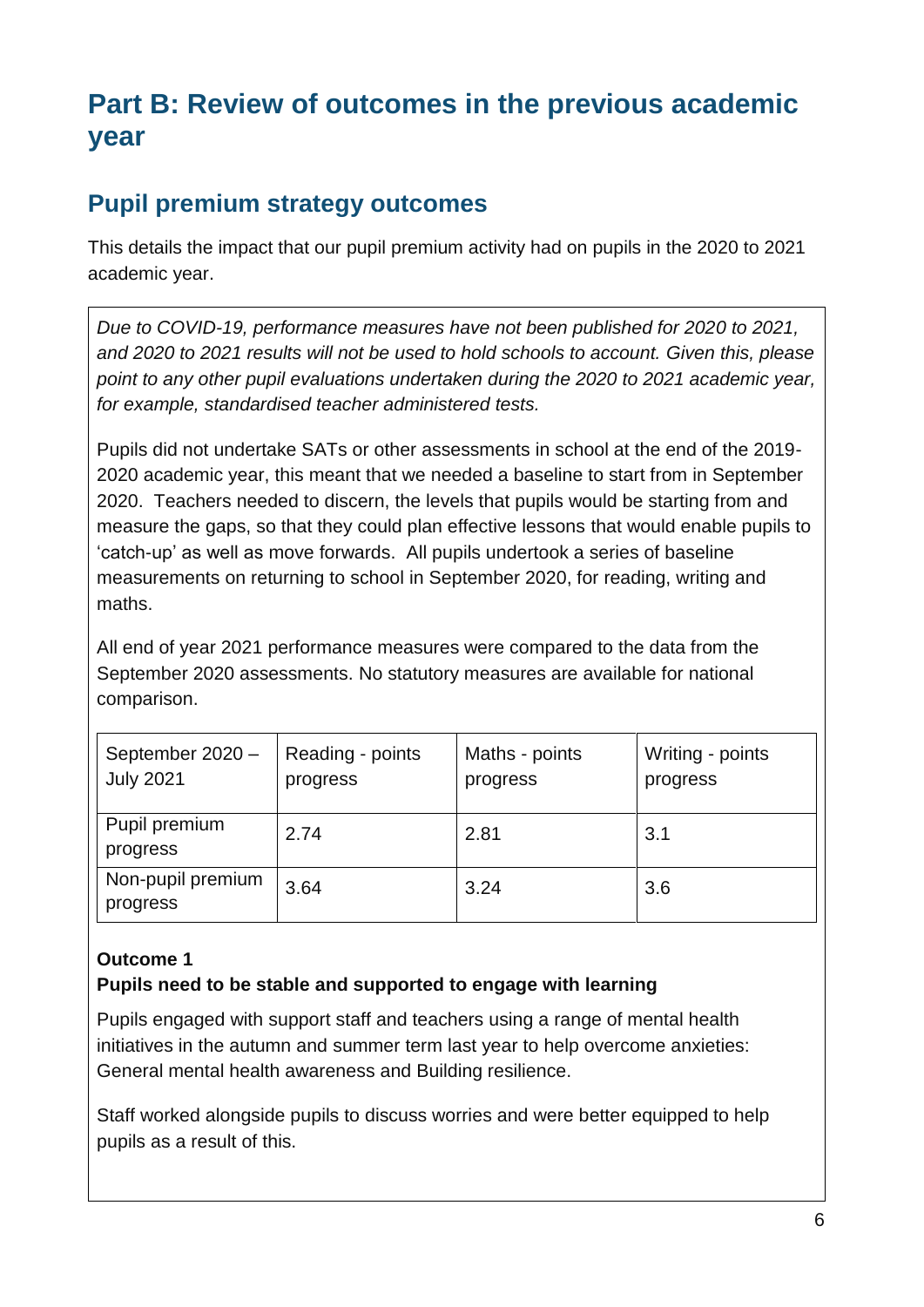#### **Outcome 2**

#### **Writing standards, including spelling skills to be improved**

Extra opportunities for writing, handwriting and spelling were created and supported by staff in the autumn term – December assessment results showed good progress by the end of the first term.

During spring lockdown, teachers and TA's continued to support children at home via zoom meetings on a one-to-one, small group and whole class sessions to continue to support pupils.

#### **Outcome 3**

#### **Reading skills to be improved, including comprehension**

Phonics skills were practised on a daily basis during school sessions and although we had a spring lockdown, we undertook Phonics assessment in June 2021 and 75% of pupil premium children pupils attained a pass.

Reading comprehension on return to school was below ARE across the school. Actions are in place to raise this by the end of the next academic year.

#### **Outcome 4**

#### **Improve attendance rates**

Attendance has improved across the school, when comparing 2019-2020 to 2020- 2021. We can now see a narrowing of the gap between pupil premium and non-pupil premium children

|                                  | % Authorised<br>absence | % Unauthorised<br>absence | % Attendance |
|----------------------------------|-------------------------|---------------------------|--------------|
| Pupil premium<br>2019-2020       | 12.00                   | 0.73                      | 87.27        |
| Non pupil premium<br>2019 - 2020 | 8.90                    | 0.40                      | 90.70        |
| <b>Difference</b>                | $+3.10$                 | $+0.33$                   | $+3.43$      |
| Pupil premium<br>$2020 - 2021$   | 4.06                    | 1.84                      | 94.10        |
| Non pupil premium<br>2020 - 2021 | 3.33                    | 0.43                      | 96.24        |
| <b>Difference</b>                | 0.73                    | 1.41                      | $+2.14$      |